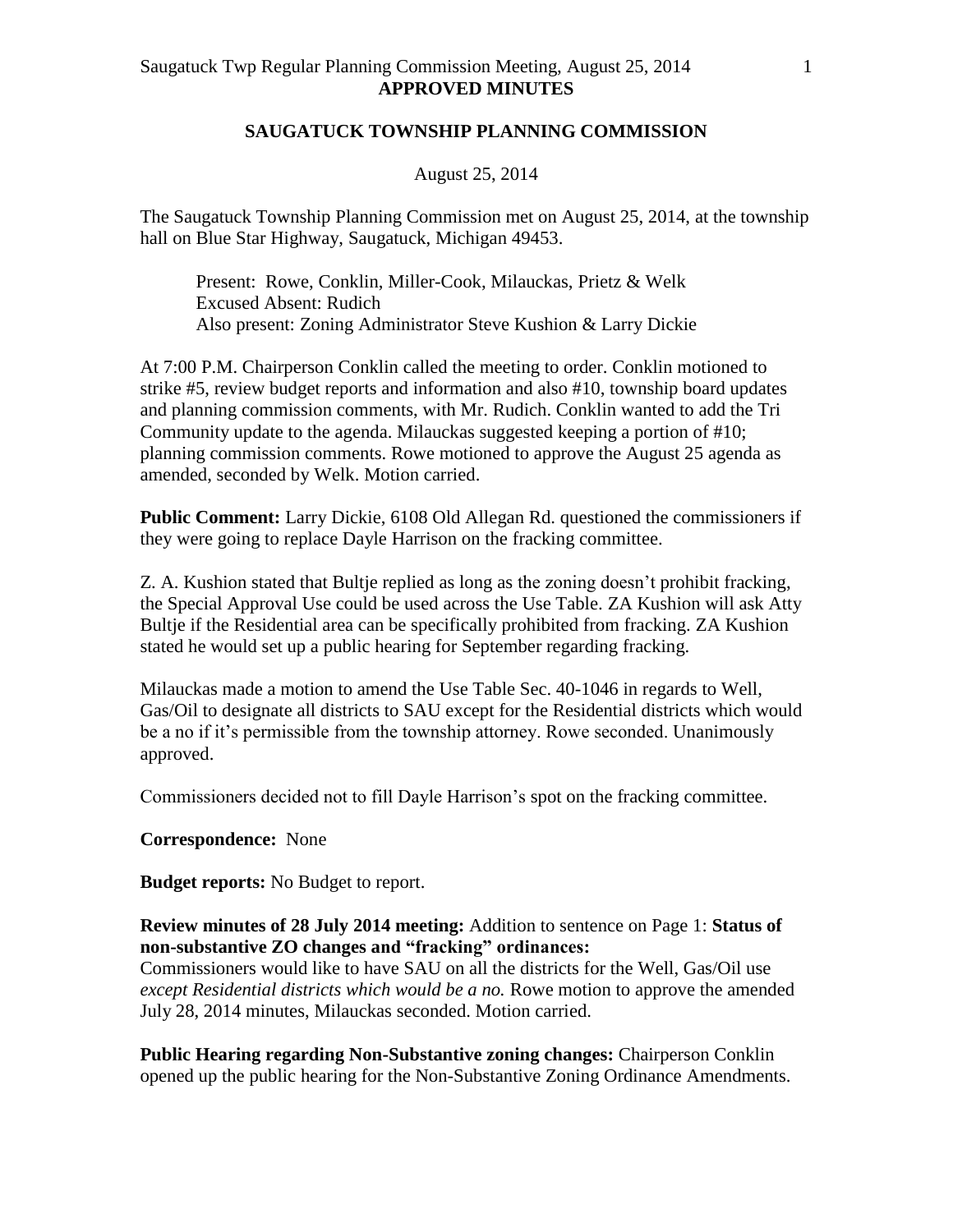Commissioners studied the changes that were made. Chairperson Conklin noted that Sec. 40-643 should be Sec.40- 642.

Larry Dickie stated that he approved of the changes regarding the Non-Substantive zoning.

Milauckas made a motion to close the public hearing, Rowe second. Unanimously approved.

Rowe motion to accept the Non-Substantive zoning changes with the exception of the number 643 changed to 642, Miller-Cook second. Unanimously approved.

**Continued discussion regarding reverting part of Industrial Zone to Agricultural or Residential Zone:** ZA Kushion stated he spoke with Atty Bultje regarding rezoning parcels to residential and he mentioned it was a good idea to amend the master plan first so it reflects that. If you don't make that change in the master plan first the planning commission would have to ask the township board and give them a reason on why it should be rezoned, if it's already in the master plan you do not need to take that step. ZA Kushion suggested looking at changing the parcels south of  $134<sup>th</sup>$  Ave to Old Allegan Rd in the master plan. Discussion took place regarding the parcels that would be affected and decided the Planning Commission needs to hold an informational meeting to get the owners and the surrounding parcels input. Planning Commission decided to revisit this discussion in January 2015.

**Brief discussion on future Zoning Ordinance Amendments:** ZA Kushion asked the board members what are the most pressing issues they wanted to bring up over the next 6 months.

- 1) Planning Commissioners want to review the January 22, 2014 memo from Attorney Bultje to Township Manager Sheridan regarding other clean-up revisions to the zoning chapter.
- 2) Review Section 40-337, Management and regulation of Uses and developments in the designated critical sand dunes. Attorney Bultje's memo dated on December 16, 2013, he pointed out parts in this Section that are no longer enforceable, as a result of the state revisions, some of the statues in Section 40-337 are no longer viable or usable.
- ZA Kushion stated he would ask Attorney Bultje his opinion on Section 40-337.
	- 3) Commissioners discussing if Singapore Dunes should be contacted in regards to the R-4 zone and to see if they would want to revert back to the prior zone. It would than clean up the ordinance book and the zoning map.

Commissioners stated that they want Attorney Bultje to be present at the October or September meeting to address the R-4 zoning, Sec. 40-337 and the memo from January 22, 2014. ZA Kushion stated he would contact and set a date with Atty Bultje on attending the Planning Commission meeting.

Milauckas asked ZA Kushion on a fax sent regarding Lakeshore Sub-Area plan to Manager Sheridan and ZA Kushion stated he had not looked at it.